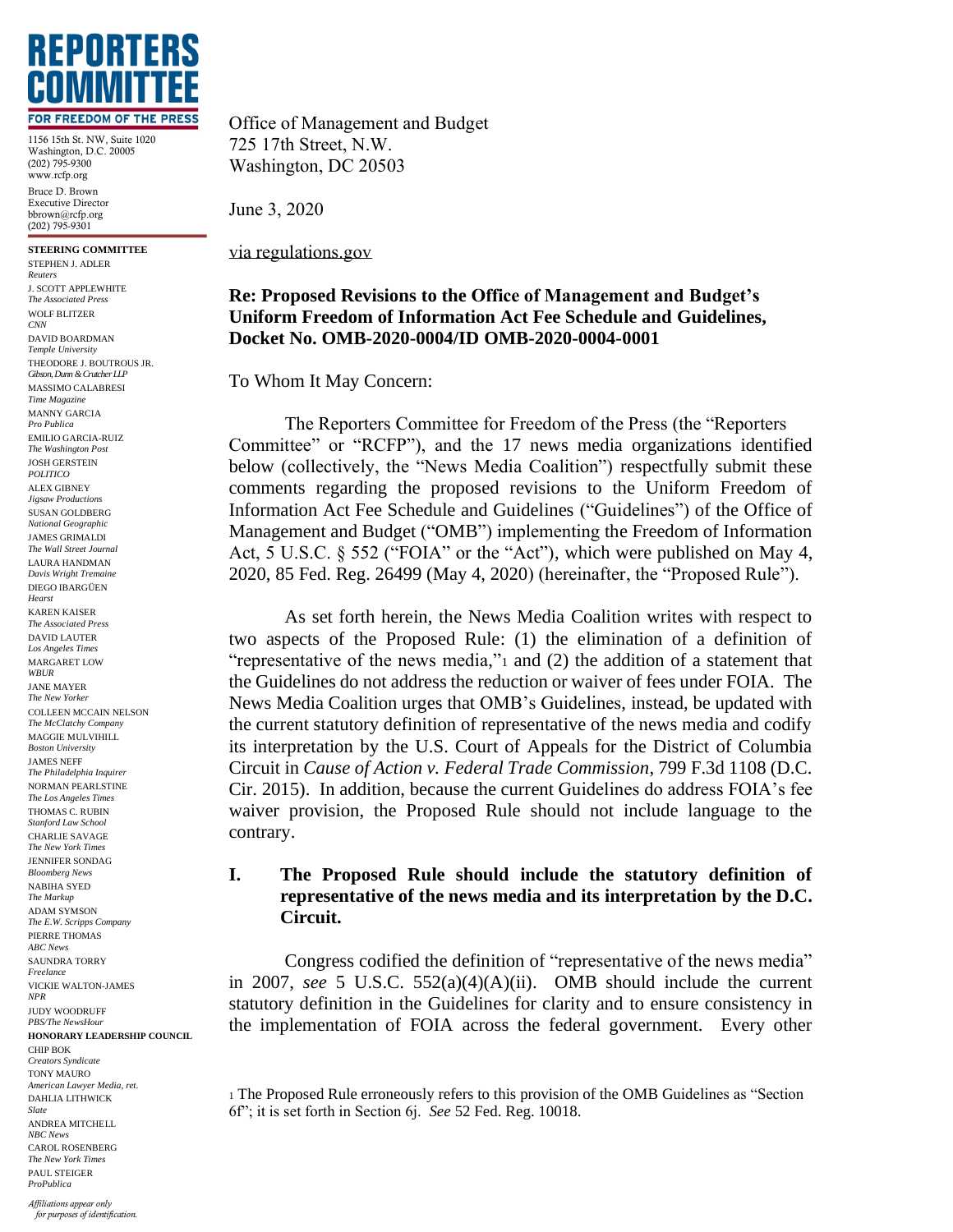category of requester is currently defined in the Guidelines, and agencies that are required to follow OMB's Guidelines should be given updated direction as to who qualifies for each category. Moreover, Section 8c of the current Guidelines—which concerns fees chargeable to representatives of the news media—cross-references the current definition in Section 6j, *see* 52 Fed. Reg. 10019, but the Proposed Rule does not make any modifications to Section 8c. Accordingly, the News Media Coalition recommends that OMB replace the current definition in Section 6f of the Guidelines with the statutory definition set forth at  $5$  U.S.C.  $552(a)(4)(A)(ii)$ .

In addition, as the Proposed Rule also correctly notes, the "judicial interpretation of [FOIA] has and continues to evolve." 85 Fed. Reg. 26500. That is especially true with respect to the judicial interpretation of "representative of the news media" which has evolved in recent years. Most notably, in its unanimous decision in *Cause of Action v. Federal Trade Commission*, 799 F.3d 1108 (D.C. Cir. 2015), the D.C. Circuit interpreted the statutory definition of representative of the news media set forth at 5 U.S.C.  $552(a)(4)(A)(ii)$ . Just as the Proposed Rule updates the definition of "educational and noncommercial scientific institution" requesters to take account of the D.C. Circuit's interpretation of that category of requester, *compare* Proposed Rule *with Sack v. U.S. Dep't of Def*., 823 F.3d 687 (D.C. Cir. 2016), so too should it codify the D.C. Circuit's interpretation of "representative of the news media." The D.C. Circuit's interpretation of this definition is especially important given that a significant majority of FOIA cases are heard in the "universal venue" of the U.S. District Court for the District of Columbia. *See*  Michael Hasan, *Geographic Distribution of FOIA Cases*, The FOIA Project (last updated May 27, 2020), http://foiaproject.org/foia-map/ (depicting the geographic distribution of FOIA lawsuits across the country from October 1, 1992 through May 27, 2020).

*Cause of Action* distilled the statutory definition of "representative of the news media" into five elements; to qualify, the requester "must: (1) gather information of potential interest (2) to a segment of the public; (3) use its editorial skills to turn the raw materials into a distinct work; and (4) distribute that work (5) to an audience." 799 F.3d 1108 at 1120. Crucially, the court noted that these criteria must be evaluated with respect to the *requester*, not an individual FOIA request or the nature of the records requested. In other words, if a requester "satisfies the five criteria as a general matter, it does not matter whether any of the individual FOIA requests does so." *Id*. For example, a reporter for a newspaper "is a representative of the news media regardless of how much interest there is in the story for which he or she is requesting information." 799 F.3d. at 1121. Accordingly, once an individual or entity has established itself as a representative of the news media, it should always be accorded such status if it is submitting a request in that capacity.

With respect to the individual elements of the definition, the D.C. Circuit explained that as both technology and society's means of seeking information evolve, there are numerous ways requesters can use their editorial skills to turn raw materials into a distinct work and distribute that work to an audience. In evaluating the third element, for example, the court noted that a "distinct work" could not only take the traditional form of a newspaper article, but also could be a "substantive press release or editorial comment." *Id.* at 1122. Such a "distinct work" can be based on government records alone; there is no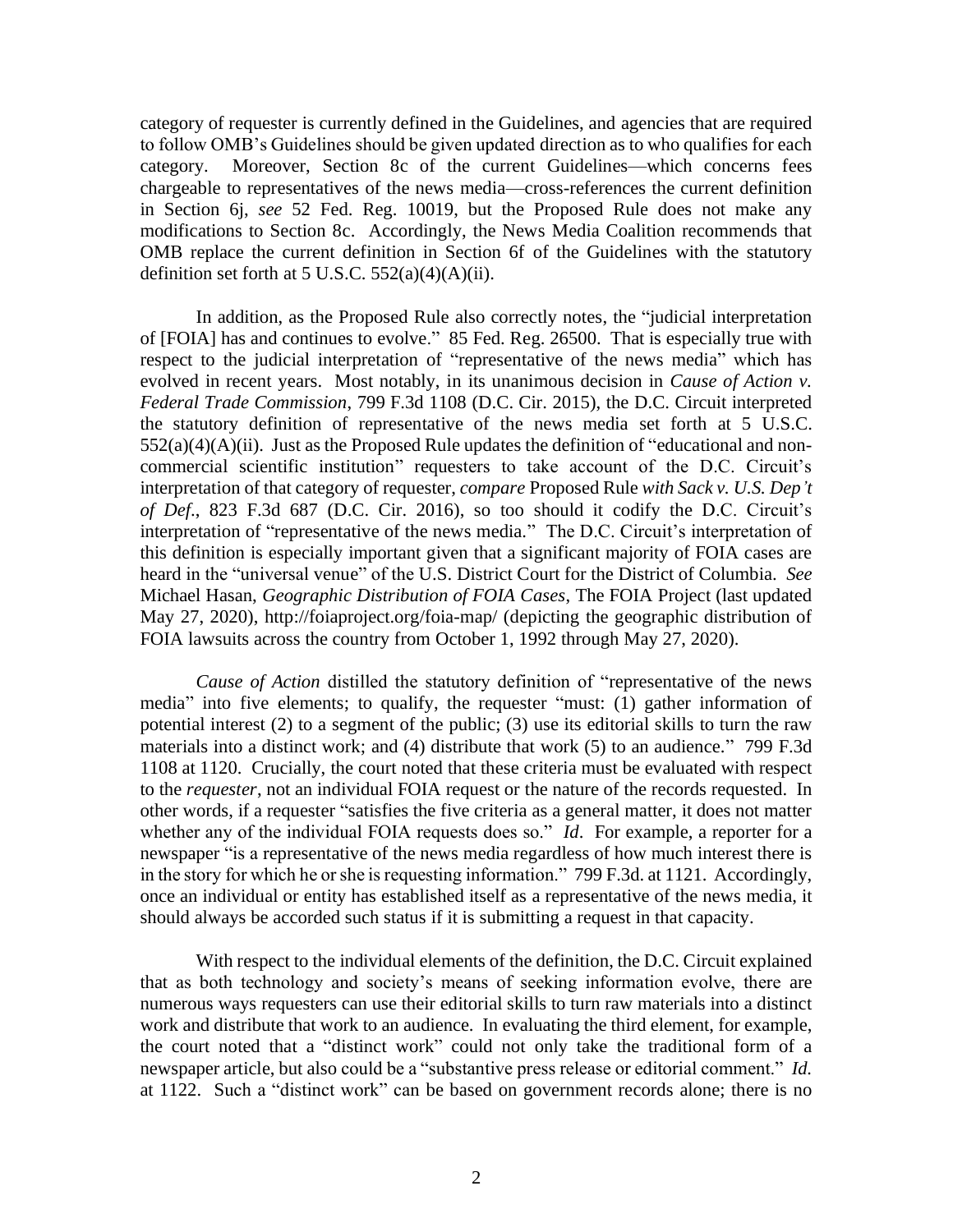requirement that a representative of the news media requester gather information "from a range of sources" or a "wide variety of sources." *Id.*

With regard to the fourth and fifth elements—distributing a distinct work to an audience—the D.C. Circuit held that "posting content to a public website can qualify as a means of distributing" the information. *Id.* at 1123. And, while "an audience" must be more than a single person, there is no minimum requirement beyond that. *Id.* at 1124. Indeed, a requester need not even have a track record of distributing work to an audience in order to qualify as a representative of the news media; "firm plans" for future distribution can suffice. *Id.* Agencies should thus evaluate the requester's "past record, current operations, and future plans" to determine if they meet the statutory standard. *Id.* In such an evaluation, an "entity with an extensive record will ordinarily qualify with only a thin recital of its plans (or perhaps none at all). Conversely, an entity with little or no historical record of distributing its work . . . may make up for that absence by concretely setting out its plans to do so." *Id.* 

The News Media Coalition recommends that this interpretation of representative of the news media be included alongside the statutory definition in the revised Guidelines. OMB should also instruct agencies to review *Cause of Action* in evaluating whether to categorize a requester as a representative of the news media.

## **II. OMB should not state that the Guidelines do not address FOIA's fee waiver provision.**

The Proposed Rule would add language to the Guidelines stating that the Guidelines "do not address the waiver or reduction of fees if disclosure is in the public interest[.]" 85 Fed. Reg. 26500. However, the current Guidelines correctly instruct agencies that with respect to a request from a representative of the news media, "a request for records supporting the news dissemination function of the requester shall not be considered to be a request that is for a commercial use." 52 Fed. Reg. 100019. That instruction—which remains unchanged by the Proposed Rule—is important for journalists and news organizations who seek a fee waiver pursuant to 5 U.S.C. §  $552(a)(4)(A)(iii)$ . To satisfy that provision, the requester must show that disclosure of the sought-after information is "not primarily in the commercial interest of the requester." *Id.* When representatives of the news media seek records under FOIA they do so for the benefit of the public, not to serve a commercial interest, even if they happen to be a "for-profit enterprise[]." *Nat'l Sec. Archive v. U.S. Dep't of Def.*, 880 F.2d 1381, 1388 (D.C. Cir. 1989).

Because it is incorrect to state that the Guidelines "do not address the waiver or reduction of fees if disclosure is in the public interest," including such a statement in the Guidelines could create confusion among agencies. Accordingly, the News Media Coalition urges that this element of the Proposed Rule not be included in the revised Guidelines.